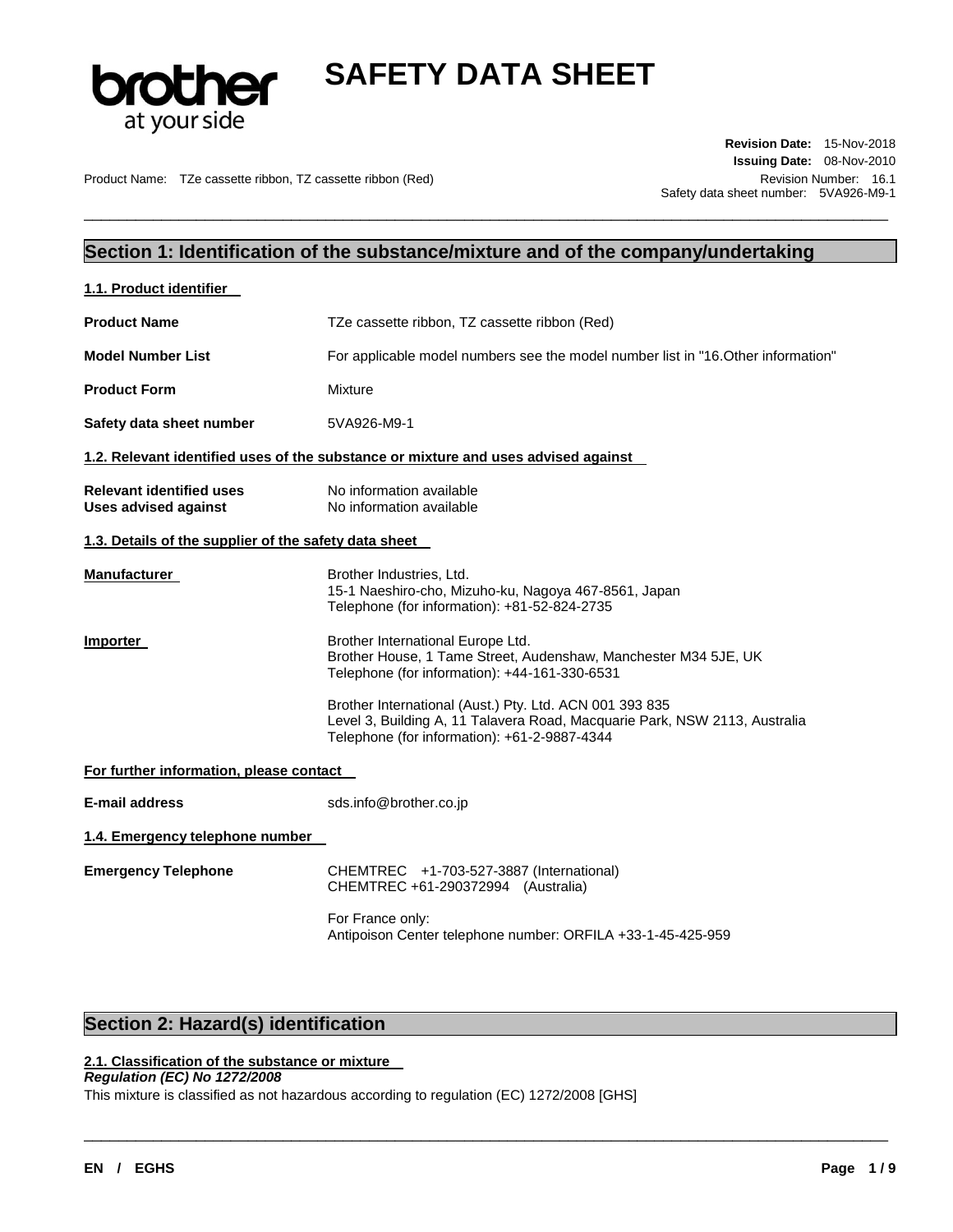

\_\_\_\_\_\_\_\_\_\_\_\_\_\_\_\_\_\_\_\_\_\_\_\_\_\_\_\_\_\_\_\_\_\_\_\_\_\_\_\_\_\_\_\_\_\_\_\_\_\_\_\_\_\_\_\_\_\_\_\_\_\_\_\_\_\_\_\_\_\_\_\_\_\_\_\_\_\_\_\_\_\_\_\_\_\_\_\_\_\_\_\_\_

Product Name: TZe cassette ribbon, TZ cassette ribbon (Red) Revision Number: 161

**Revision Date:** 15-Nov-2018 **Issuing Date:** 08-Nov-2010 Safety data sheet number: 5VA926-M9-1

## **2.2. Label elements**

#### *Regulation (EC) No 1272/2008*

This mixture is classified as not hazardous according to regulation (EC) 1272/2008 [GHS]

#### **2.3. Other hazards**

No information available

# **Section 3: Composition/information on ingredients**

### **3.2 Mixtures**

| Chemical name                      | CAS No    | EC No                    | EC Index No              | Weight-% | Classification<br>according to<br>Regulation (EC)<br>No. 1272/2008<br>[CLP] | <b>REACH</b><br>Registration<br><b>Number</b> |
|------------------------------------|-----------|--------------------------|--------------------------|----------|-----------------------------------------------------------------------------|-----------------------------------------------|
| Paraffin wax                       | 8002-74-2 | 232-315-6                |                          | $=10$    | Not classified                                                              | No data<br>available                          |
| Wax                                | $***$     | $\overline{\phantom{0}}$ |                          | $***$    | Not classified                                                              | No data<br>available                          |
| Synthetic resin                    | $**$      | ۰                        | $\overline{\phantom{a}}$ | $***$    | Not classified                                                              | No data<br>available                          |
| Resin                              | $**$      | $***$                    | ٠                        | $***$    | Not classified                                                              | No data<br>available                          |
| Polyethylene terephthalate<br>film | $**$      |                          | $\blacksquare$           | $***$    | Not classified                                                              | No data<br>available                          |
| Organic filler                     | $**$      | ٠                        | $\blacksquare$           | $***$    | Not classified                                                              | No data<br>available                          |
| Dispersant                         | $***$     |                          |                          | $***$    | Not classified                                                              | No data<br>available                          |
| Colorant                           | $***$     | $***$                    | $\overline{\phantom{a}}$ | $***$    | Not classified                                                              | Not applicable                                |
| Additive                           | $***$     |                          |                          | $***$    | Not classified                                                              | No data<br>available                          |

Full text of H- and EUH-phrases: see section 16

## **Section 4: First aid measures**

### **4.1. Description of first aid measures**

| <b>Inhalation</b>   | Remove to fresh air.                                                                                                    |
|---------------------|-------------------------------------------------------------------------------------------------------------------------|
| Eye contact         | Rinse thoroughly with plenty of water for at least 15 minutes, lifting lower and upper eyelids.<br>Consult a physician. |
| <b>Skin contact</b> | Wash skin with soap and water. In the case of skin irritation or allergic reactions see a<br>physician.                 |

\_\_\_\_\_\_\_\_\_\_\_\_\_\_\_\_\_\_\_\_\_\_\_\_\_\_\_\_\_\_\_\_\_\_\_\_\_\_\_\_\_\_\_\_\_\_\_\_\_\_\_\_\_\_\_\_\_\_\_\_\_\_\_\_\_\_\_\_\_\_\_\_\_\_\_\_\_\_\_\_\_\_\_\_\_\_\_\_\_\_\_\_\_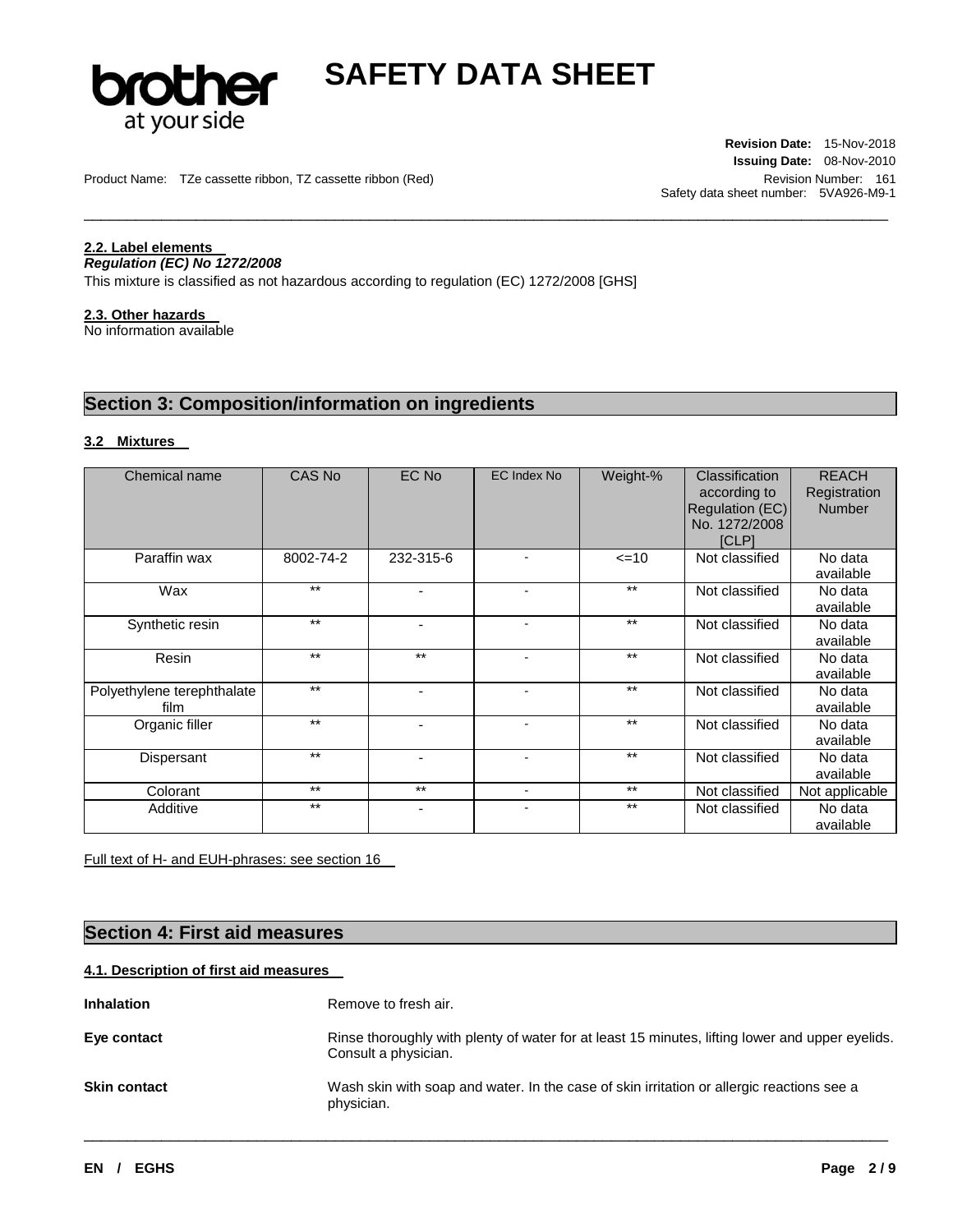

Product Name: TZe cassette ribbon, TZ cassette ribbon (Red) Revision Number: 161

**Revision Date:** 15-Nov-2018 **Issuing Date:** 08-Nov-2010 Safety data sheet number: 5VA926-M9-1

| Ingestion                                                                       | Clean mouth with water and drink afterwards plenty of water. |  |
|---------------------------------------------------------------------------------|--------------------------------------------------------------|--|
| 4.2. Most important symptoms and effects, both acute and delayed                |                                                              |  |
| Symptoms                                                                        | No information available                                     |  |
| 4.3. Indication of any immediate medical attention and special treatment needed |                                                              |  |
| Note to physicians                                                              | Treat symptomatically.                                       |  |

\_\_\_\_\_\_\_\_\_\_\_\_\_\_\_\_\_\_\_\_\_\_\_\_\_\_\_\_\_\_\_\_\_\_\_\_\_\_\_\_\_\_\_\_\_\_\_\_\_\_\_\_\_\_\_\_\_\_\_\_\_\_\_\_\_\_\_\_\_\_\_\_\_\_\_\_\_\_\_\_\_\_\_\_\_\_\_\_\_\_\_\_\_

# **Section 5: Firefighting measures**

| 5.1. Extinguishing media                                   |                                                                                                                                       |  |  |
|------------------------------------------------------------|---------------------------------------------------------------------------------------------------------------------------------------|--|--|
| <b>Suitable Extinguishing Media</b>                        | Use extinguishing measures that are appropriate to local circumstances and the<br>surrounding environment.                            |  |  |
| Unsuitable extinguishing media                             | No information available.                                                                                                             |  |  |
| 5.2. Special hazards arising from the substance or mixture |                                                                                                                                       |  |  |
| Specific hazards arising from the<br>chemical              | No information available                                                                                                              |  |  |
| 5.3. Advice for firefighters                               |                                                                                                                                       |  |  |
| Special protective equipment for<br>fire-fighters          | Firefighters should wear self-contained breathing apparatus and full firefighting turnout<br>gear. Use personal protection equipment. |  |  |

## **Section 6: Accidental release measures**

|                                                           | 6.1. Personal precautions, protective equipment and emergency procedures             |
|-----------------------------------------------------------|--------------------------------------------------------------------------------------|
| For non-emergency personnel                               | Ensure adequate ventilation.                                                         |
| For emergency responders                                  | Use personal protection recommended in Section 8.                                    |
| 6.2. Environmental precautions                            |                                                                                      |
| 6.3. Methods and material for containment and cleaning up |                                                                                      |
| <b>Methods for containment</b>                            | Prevent further leakage or spillage if safe to do so.                                |
| Methods for cleaning up                                   | Take up mechanically, placing in appropriate containers for disposal.                |
| Prevention of secondary hazards                           | Clean contaminated objects and areas thoroughly observing environmental regulations. |

\_\_\_\_\_\_\_\_\_\_\_\_\_\_\_\_\_\_\_\_\_\_\_\_\_\_\_\_\_\_\_\_\_\_\_\_\_\_\_\_\_\_\_\_\_\_\_\_\_\_\_\_\_\_\_\_\_\_\_\_\_\_\_\_\_\_\_\_\_\_\_\_\_\_\_\_\_\_\_\_\_\_\_\_\_\_\_\_\_\_\_\_\_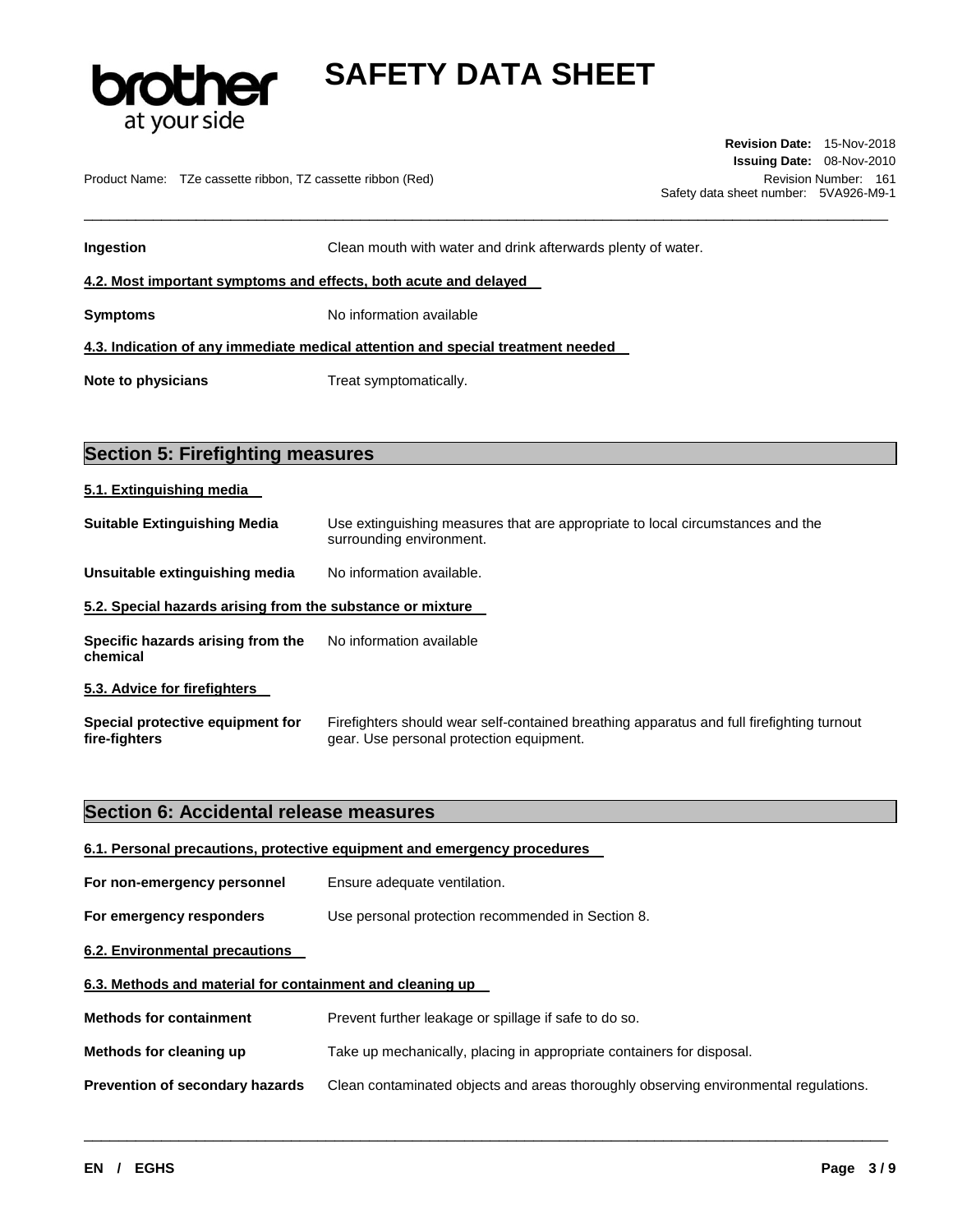

\_\_\_\_\_\_\_\_\_\_\_\_\_\_\_\_\_\_\_\_\_\_\_\_\_\_\_\_\_\_\_\_\_\_\_\_\_\_\_\_\_\_\_\_\_\_\_\_\_\_\_\_\_\_\_\_\_\_\_\_\_\_\_\_\_\_\_\_\_\_\_\_\_\_\_\_\_\_\_\_\_\_\_\_\_\_\_\_\_\_\_\_\_

Product Name: TZe cassette ribbon, TZ cassette ribbon (Red) Number: 161

**Revision Date:** 15-Nov-2018 **Issuing Date:** 08-Nov-2010 Safety data sheet number: 5VA926-M9-1

#### **6.4. Reference to other sections**

**Reference to other sections** See section 8 for more information. See section 13 for more information.

## **Section 7: Handling and storage**

#### **7.1. Precautions for safe handling**

Advice on safe handling **Ensure adequate ventilation**.

**General hygiene considerations** Handle in accordance with good industrial hygiene and safety practice.

#### **7.2. Conditions for safe storage, including any incompatibilities**

**Storage Conditions Keep container tightly closed in a dry and well-ventilated place.** 

#### **7.3. Specific end use(s)**

The information required is contained in this Material Safety Data Sheet.

## **Section 8: Exposure controls and personal protection**

#### **8.1. Control parameters**

#### **Exposure Limits** .

| Chemical name | European Union | United Kingdom          | France                  | Spain                    | Germany                  |
|---------------|----------------|-------------------------|-------------------------|--------------------------|--------------------------|
| Paraffin wax  |                | TWA: $2 \text{ mg/m}^3$ | TWA: $2 \text{ mg/m}^3$ | TWA: $2 \text{ mg/m}^3$  |                          |
| 8002-74-2     |                | STEL: 6 $mg/m3$         |                         |                          |                          |
| Chemical name | Italy          | Portugal                | <b>Netherlands</b>      | Finland                  | Denmark                  |
| Paraffin wax  |                | TWA: $2 \text{ mg/m}^3$ |                         | TWA: 1 mg/m <sup>3</sup> | TWA: $2 \text{ mg/m}^3$  |
| 8002-74-2     |                |                         |                         |                          |                          |
| Chemical name | Austria        | Switzerland             | Poland                  | Norway                   | Ireland                  |
| Paraffin wax  |                | TWA: $2 \text{ mg/m}^3$ | TWA: $2 \text{ mg/m}^3$ | TWA: $2 \text{ mg/m}^3$  | TWA: $2 \text{ mg/m}^3$  |
| 8002-74-2     |                |                         |                         | STEL: $4 \text{ mg/m}^3$ | STEL: $6 \text{ mg/m}^3$ |

\_\_\_\_\_\_\_\_\_\_\_\_\_\_\_\_\_\_\_\_\_\_\_\_\_\_\_\_\_\_\_\_\_\_\_\_\_\_\_\_\_\_\_\_\_\_\_\_\_\_\_\_\_\_\_\_\_\_\_\_\_\_\_\_\_\_\_\_\_\_\_\_\_\_\_\_\_\_\_\_\_\_\_\_\_\_\_\_\_\_\_\_\_

**Derived No Effect Level (DNEL)** No information available.

**Predicted No Effect Concentration**  No information available. **(PNEC)** 

**8.2. Exposure controls** 

Appropriate engineering controls No information available.

**Personal protective equipment** Not normally required. For use other than in normal operating procedures (such as in the event of large spill), the following should be applied: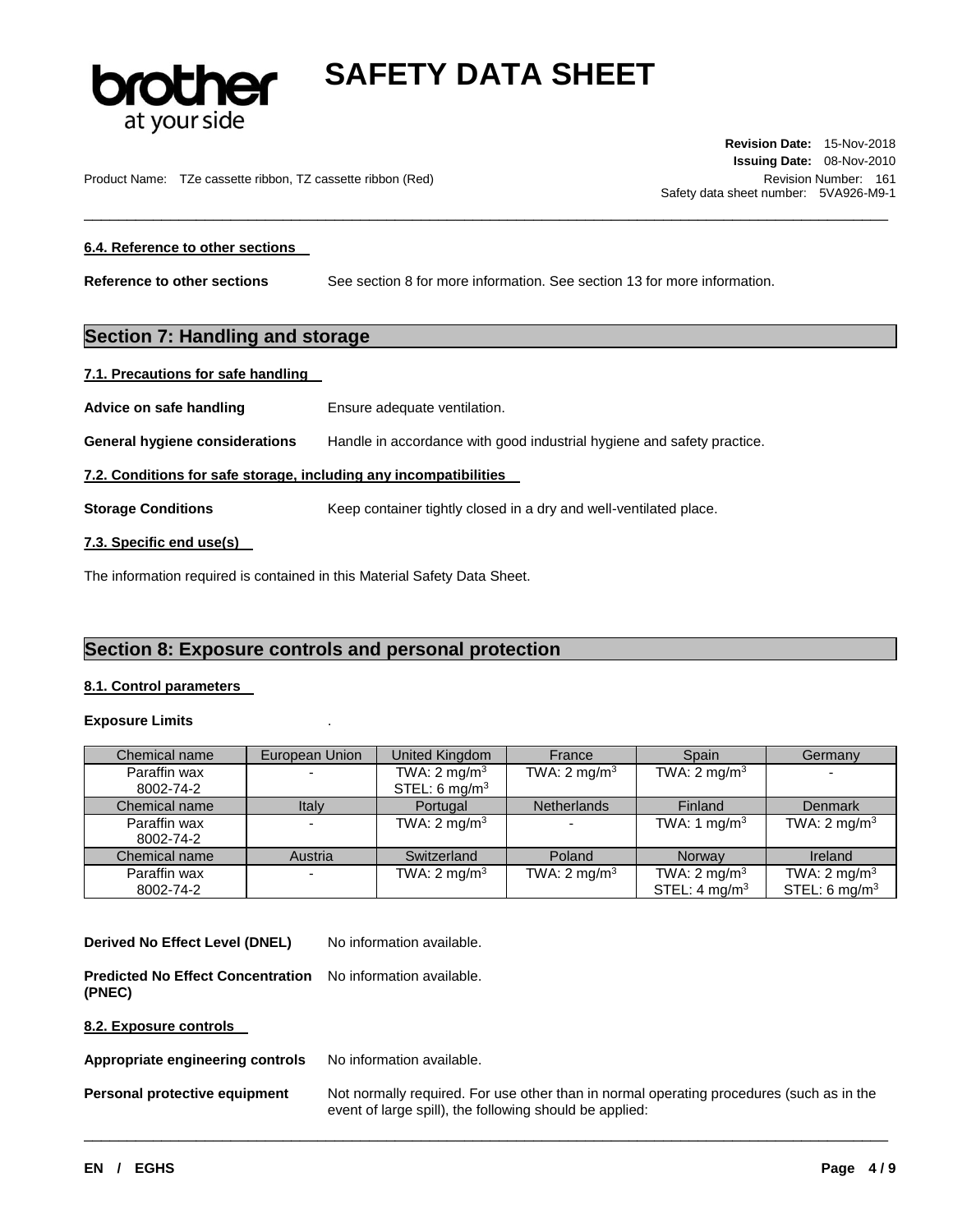

Product Name: TZe cassette ribbon, TZ cassette ribbon (Red) Revision Number: 161

**Revision Date:** 15-Nov-2018 **Issuing Date:** 08-Nov-2010 Safety data sheet number: 5VA926-M9-1

| <b>Eye/face protection</b>             | No special protective equipment required.                                                                                                                                   |
|----------------------------------------|-----------------------------------------------------------------------------------------------------------------------------------------------------------------------------|
| Skin and body protection               | No special protective equipment required.                                                                                                                                   |
| <b>Respiratory protection</b>          | No protective equipment is needed under normal use conditions. If exposure limits are<br>exceeded or irritation is experienced, ventilation and evacuation may be required. |
| <b>Environmental exposure controls</b> | No information available.                                                                                                                                                   |

\_\_\_\_\_\_\_\_\_\_\_\_\_\_\_\_\_\_\_\_\_\_\_\_\_\_\_\_\_\_\_\_\_\_\_\_\_\_\_\_\_\_\_\_\_\_\_\_\_\_\_\_\_\_\_\_\_\_\_\_\_\_\_\_\_\_\_\_\_\_\_\_\_\_\_\_\_\_\_\_\_\_\_\_\_\_\_\_\_\_\_\_\_

\_\_\_\_\_\_\_\_\_\_\_\_\_\_\_\_\_\_\_\_\_\_\_\_\_\_\_\_\_\_\_\_\_\_\_\_\_\_\_\_\_\_\_\_\_\_\_\_\_\_\_\_\_\_\_\_\_\_\_\_\_\_\_\_\_\_\_\_\_\_\_\_\_\_\_\_\_\_\_\_\_\_\_\_\_\_\_\_\_\_\_\_\_

# **Section 9: Physical and chemical properties**

#### **9.1. Information on basic physical and chemical properties**

| Appearance                       |                          |                           |
|----------------------------------|--------------------------|---------------------------|
| <b>Physical state</b>            | film                     |                           |
| Color                            | red                      |                           |
| Odor                             | Slight wax odor.         |                           |
| <b>Odor threshold</b>            | No information available |                           |
| <b>Property</b>                  | <b>Values</b>            | Remarks • Method          |
| рH                               | No data available        | None known                |
| Melting point / freezing point   | No data available        | None known                |
| Boiling point / boiling range    | No data available        | None known                |
| <b>Flash point</b>               | No data available        | None known                |
| <b>Evaporation rate</b>          | No data available        | None known                |
| Flammability (solid, gas)        | No data available        | None known                |
| <b>Flammability Limit in Air</b> |                          | None known                |
| <b>Upper flammability limit:</b> | No data available        |                           |
| Lower flammability limit:        | No data available        |                           |
| Vapor pressure                   | No data available        | None known                |
| Vapor density                    | No data available        | None known                |
| <b>Relative density</b>          | No data available        | None known                |
| <b>Water solubility</b>          | negligible               |                           |
| Solubility(ies)                  | No information available |                           |
| <b>Partition coefficient</b>     | No data available        | None known                |
| <b>Autoignition temperature</b>  | No data available        | None known                |
| <b>Decomposition temperature</b> | Not determined           |                           |
| <b>Kinematic viscosity</b>       | No data available        | None known                |
| <b>Dynamic viscosity</b>         | No data available        | None known                |
| <b>Explosive properties</b>      | No information available | No information available. |
| <b>Oxidizing properties</b>      | No information available |                           |

**9.2. Other information** No information available

## **Section 10: Stability and reactivity**

#### **10.1. Reactivity**

No information available.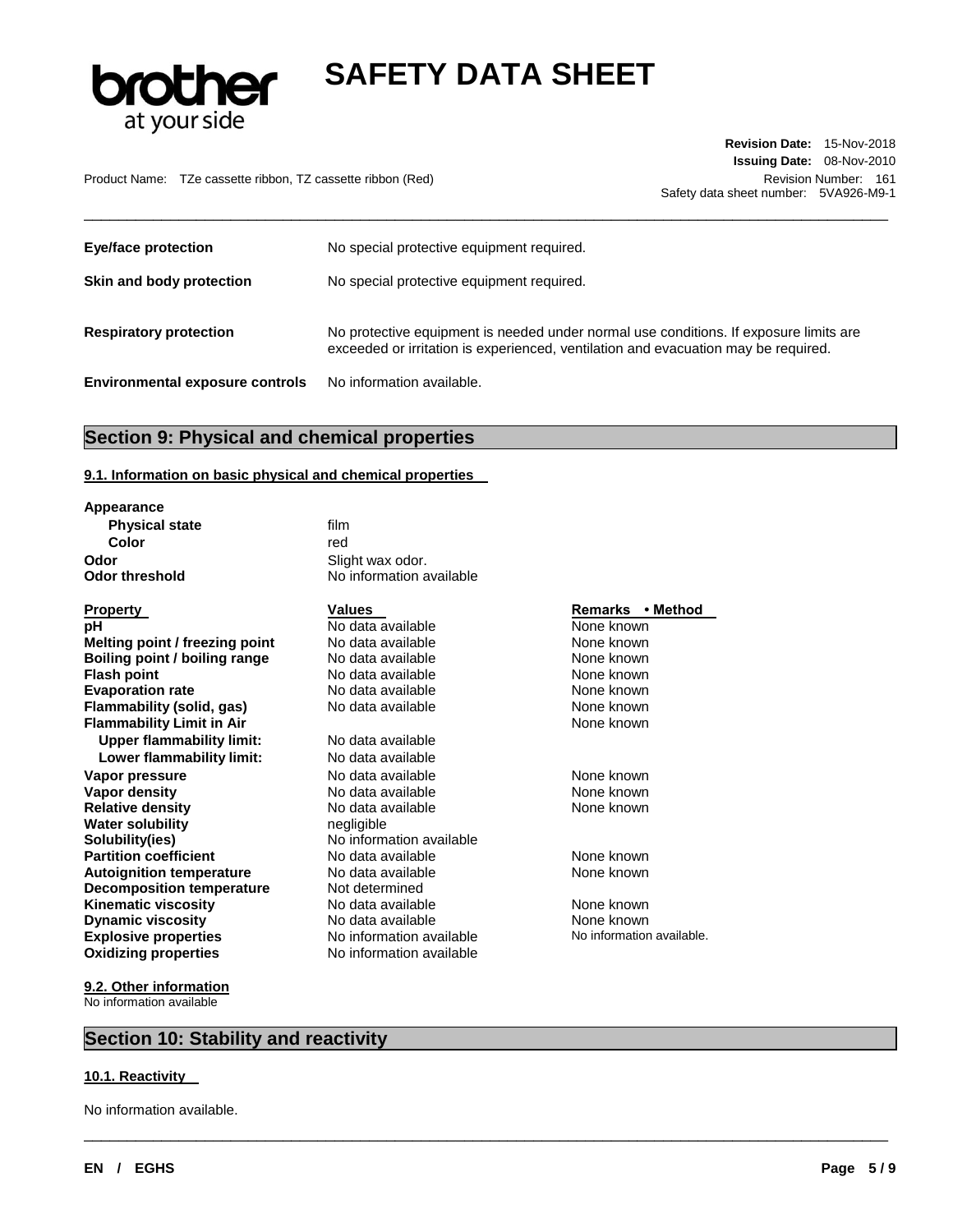

\_\_\_\_\_\_\_\_\_\_\_\_\_\_\_\_\_\_\_\_\_\_\_\_\_\_\_\_\_\_\_\_\_\_\_\_\_\_\_\_\_\_\_\_\_\_\_\_\_\_\_\_\_\_\_\_\_\_\_\_\_\_\_\_\_\_\_\_\_\_\_\_\_\_\_\_\_\_\_\_\_\_\_\_\_\_\_\_\_\_\_\_\_

\_\_\_\_\_\_\_\_\_\_\_\_\_\_\_\_\_\_\_\_\_\_\_\_\_\_\_\_\_\_\_\_\_\_\_\_\_\_\_\_\_\_\_\_\_\_\_\_\_\_\_\_\_\_\_\_\_\_\_\_\_\_\_\_\_\_\_\_\_\_\_\_\_\_\_\_\_\_\_\_\_\_\_\_\_\_\_\_\_\_\_\_\_

Product Name: TZe cassette ribbon, TZ cassette ribbon (Red) Revision Number: 161

**Revision Date:** 15-Nov-2018 **Issuing Date:** 08-Nov-2010 Safety data sheet number: 5VA926-M9-1

### **10.2. Chemical stability**

Stable under normal conditions.

#### **10.3. Possibility of hazardous reactions**

None under normal processing.

#### **10.4. Conditions to avoid**

None known based on information supplied

#### **10.5. Incompatible materials**

None known based on information supplied

#### **10.6. Hazardous decomposition products**

None known based on information supplied

## **Section 11: Toxicological information**

#### **11.1. Information on toxicological effects**

| <b>Product Information</b>              |                                                                              |
|-----------------------------------------|------------------------------------------------------------------------------|
| <b>Inhalation</b>                       | No information available                                                     |
| Eye contact                             | No information available                                                     |
| <b>Skin contact</b>                     | May be harmful in contact with skin                                          |
| Ingestion                               | No information available                                                     |
|                                         | The following values are calculated based on chapter 3.1 of the GHS document |
| ATEmix (oral)<br><b>ATEmix (dermal)</b> | 5,005.00 mg/kg<br>3,603.60<br>mg/kg                                          |
| Skin corrosion/irritation               | No information available                                                     |
| Serious eye damage/eye irritation       | No information available                                                     |
| Respiratory or skin sensitization       | No information available                                                     |
| Germ cell mutagenicity                  | No information available                                                     |
| <b>Carcinogenicity</b>                  |                                                                              |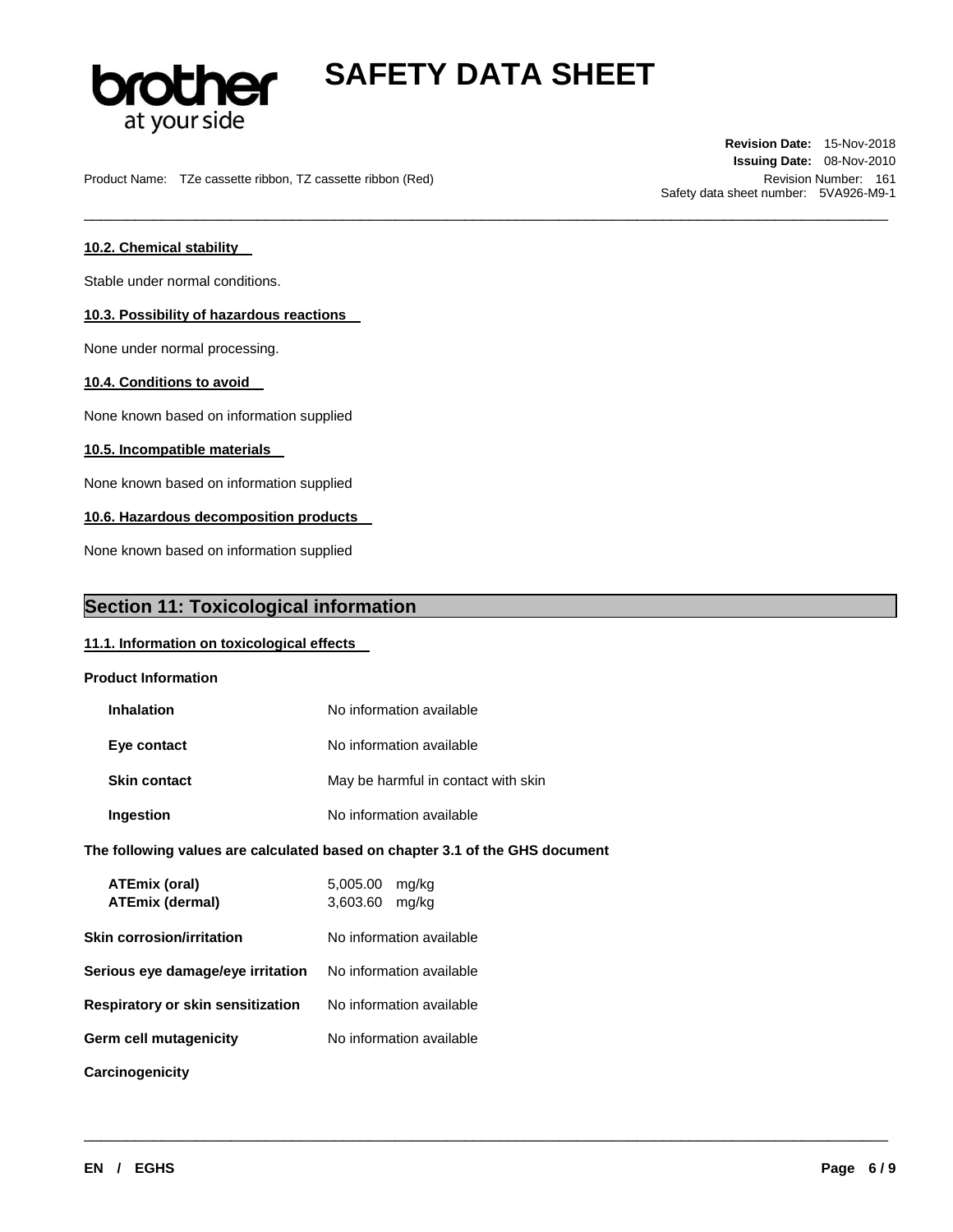

\_\_\_\_\_\_\_\_\_\_\_\_\_\_\_\_\_\_\_\_\_\_\_\_\_\_\_\_\_\_\_\_\_\_\_\_\_\_\_\_\_\_\_\_\_\_\_\_\_\_\_\_\_\_\_\_\_\_\_\_\_\_\_\_\_\_\_\_\_\_\_\_\_\_\_\_\_\_\_\_\_\_\_\_\_\_\_\_\_\_\_\_\_

Product Name: TZe cassette ribbon, TZ cassette ribbon (Red) Number: 161 Number: 161

**Revision Date:** 15-Nov-2018 **Issuing Date:** 08-Nov-2010 Safety data sheet number: 5VA926-M9-1

# **Section 12: Ecological information**

#### **12.1. Toxicity**

The environmental impact of this product has not been fully investigated.

Contains 90 % of components with unknown hazards to the aquatic environment.

#### **12.2. Persistence and degradability**

No information available.

#### **12.3. Bioaccumulative potential**

No information available.

#### **12.4. Mobility in soil**

No information available.

#### **12.5. Results of PBT and vPvB assessment**

No information available.

#### **12.6. Other adverse effects**

No information available.

## **Section 13: Disposal considerations**

#### **13.1. Waste treatment methods**

Dispose of in accordance with local regulations. Dispose of waste in accordance with environmental legislation.

# **Section 14: Transport information**

### **IMDG**

|                 | 14.1 UN/ID no                                                | Not regulated  |
|-----------------|--------------------------------------------------------------|----------------|
|                 | 14.2 Proper shipping name                                    | Not regulated  |
|                 | 14.3 Hazard Class                                            | Not regulated  |
|                 | 14.4 Packing group                                           | Not regulated  |
|                 | 14.5 Marine pollutant                                        | Not applicable |
|                 | 14.6 Special Provisions                                      | None           |
|                 | 14.7 Transport in bulk according to No information available |                |
|                 | Annex II of MARPOL 73/78 and the                             |                |
| <b>IBC Code</b> |                                                              |                |
|                 |                                                              |                |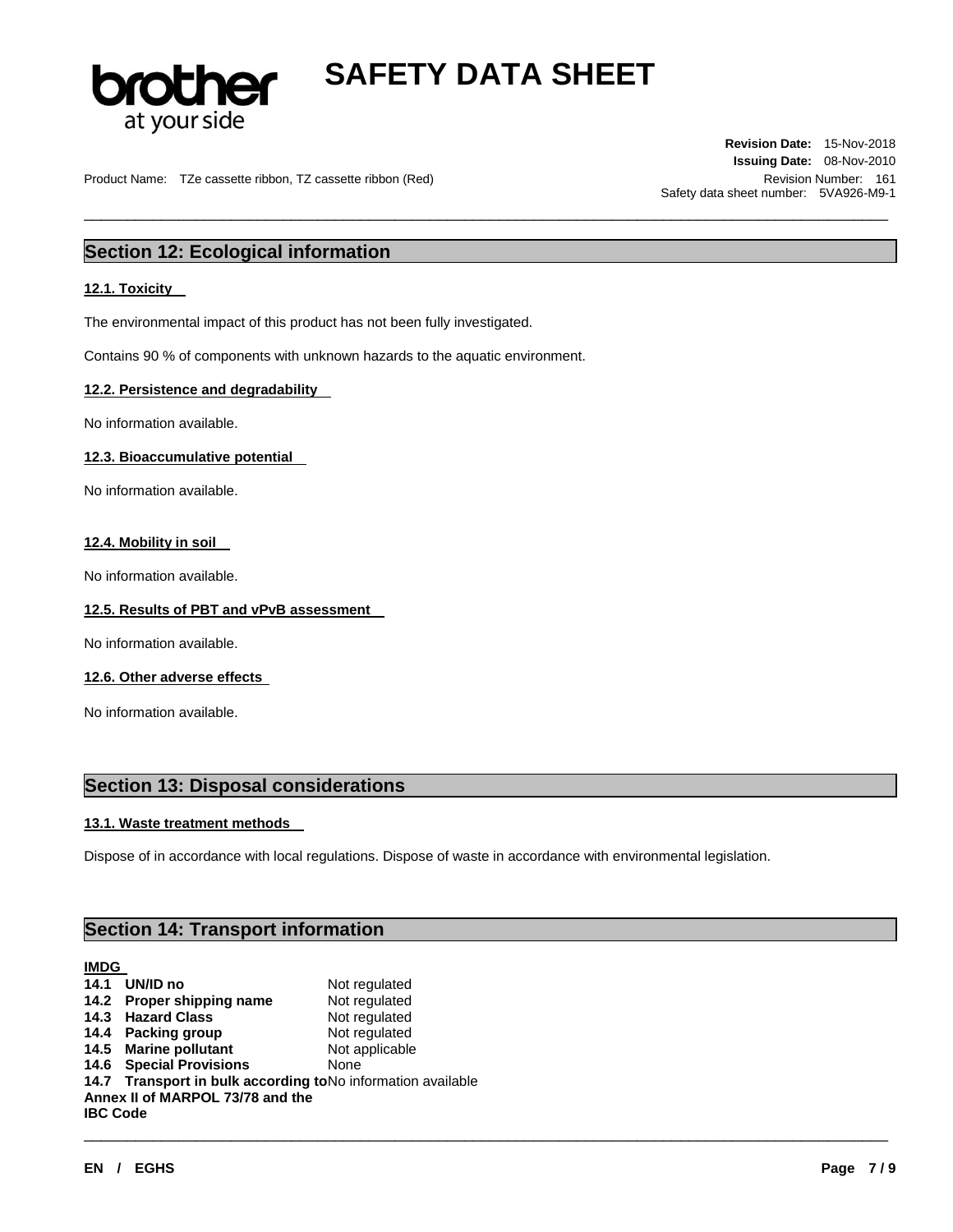

\_\_\_\_\_\_\_\_\_\_\_\_\_\_\_\_\_\_\_\_\_\_\_\_\_\_\_\_\_\_\_\_\_\_\_\_\_\_\_\_\_\_\_\_\_\_\_\_\_\_\_\_\_\_\_\_\_\_\_\_\_\_\_\_\_\_\_\_\_\_\_\_\_\_\_\_\_\_\_\_\_\_\_\_\_\_\_\_\_\_\_\_\_

Product Name: TZe cassette ribbon, TZ cassette ribbon (Red) Revision Number: 161

**Revision Date:** 15-Nov-2018 **Issuing Date:** 08-Nov-2010 Safety data sheet number: 5VA926-M9-1

| RID  |                             |                |
|------|-----------------------------|----------------|
| 14.1 | UN/ID no                    | Not regulated  |
| 14.2 | Proper shipping name        | Not regulated  |
| 14.3 | <b>Hazard Class</b>         | Not regulated  |
| 14.4 | <b>Packing group</b>        | Not regulated  |
| 14.5 | <b>Environmental hazard</b> | Not applicable |
| 14.6 | <b>Special Provisions</b>   | None           |
| ADR  |                             |                |
| 14.1 | UN/ID no                    |                |
|      |                             | Not regulated  |
| 14.2 | Proper shipping name        | Not regulated  |
| 14.3 | <b>Hazard Class</b>         | Not regulated  |
| 14.4 | Packing group               | Not regulated  |
| 14.5 | <b>Environmental hazard</b> | Not applicable |
| 14.6 | <b>Special Provisions</b>   | None           |
| IATA |                             |                |
| 14.1 | UN/ID no                    | Not regulated  |
| 14.2 | Proper shipping name        | Not regulated  |
| 14.3 | <b>Hazard Class</b>         | Not regulated  |
| 14.4 | <b>Packing group</b>        | Not regulated  |
| 14.5 | <b>Environmental hazard</b> | Not applicable |
| 14.6 | <b>Special Provisions</b>   | None           |

# **Section 15: Regulatory information**

### **15.1. Safety, health and environmental regulations/legislation specific for the substance or mixture**

#### **EU-Regulations**

No information available

#### **National Regulations**

#### **15.2. Chemical safety assessment**

No information available

## **Section 16: Other information**

### **Model Number List**

The model number of the cassette covered by this Safety Data Sheet is as follows.

| T7e-132. | T7e-222. | T7e-232  | TZe-242  | T7e-252  |
|----------|----------|----------|----------|----------|
| T7e-262. | T7e-M32  | TZe-Z132 | T7e-7222 | TZe-Z232 |
| T7-132   | TZ-152   | T7-222   | TZ-232   | T7-242   |
| T7-252   | TZ-262   | T7-FX242 | TZ-FX262 |          |

\_\_\_\_\_\_\_\_\_\_\_\_\_\_\_\_\_\_\_\_\_\_\_\_\_\_\_\_\_\_\_\_\_\_\_\_\_\_\_\_\_\_\_\_\_\_\_\_\_\_\_\_\_\_\_\_\_\_\_\_\_\_\_\_\_\_\_\_\_\_\_\_\_\_\_\_\_\_\_\_\_\_\_\_\_\_\_\_\_\_\_\_\_

**Key or legend to abbreviations and acronyms used in the safety data sheet**